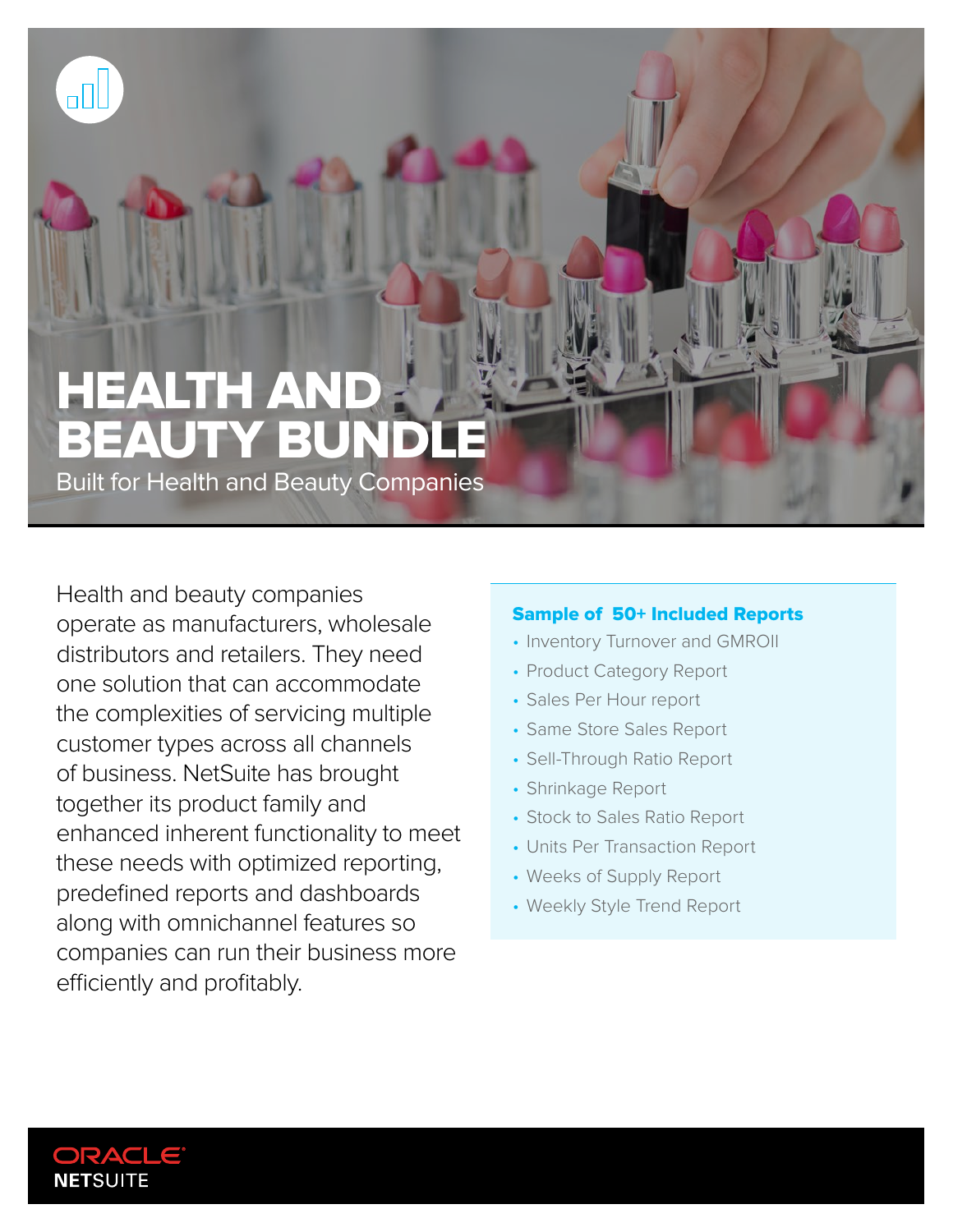## **Deep Industry Focus**

Over time, NetSuite recognized that a large segment of its customers were wholesalers, branded manufacturers and retailers who were operating within the health and beauty industry. As such, they needed product features to address certain aspects of their business. This included health and beautyspecific fields for item, customer, location and transaction records, and the ability to enter matrix items to account for multiple sizes, colors and fits for one style. Because NetSuite is dedicated to constantly innovating its suite of products, a dedicated team for health and beauty was formed to address these product needs. This team has been working alongside our health and beauty customers who

collaborate on features and functionality to ensure we meet the dynamic needs of health and beauty brands and retailers.

Here is what the health and beauty bundle provides:

#### 12+ roles and preconfigured dashboards

allow employees to quickly access the information they use most frequently based on permissions and responsibilities within the company. These roles were configured to empower the users most frequently found in health and beauty companies and because each dashboard was pre-built, employees can quickly access relevant business information, removing the need for customization.



12+ roles allow employees to quickly access the information they need.

- Chief Executive Officer
- Chief Financial Officer
- Controller
- Customer
- Support Representative
- Inventory Manager
- Marketing Manager
- Merchandise Manager
- 



- Senior VP of Stores
- Store Associate
- Store Manager
- VP of Commerce
- Warehouse Manager

[Copyright © 2018, Oracle and/or its affiliates. All rights reserved.](http://www.netsuite.com) Page **2**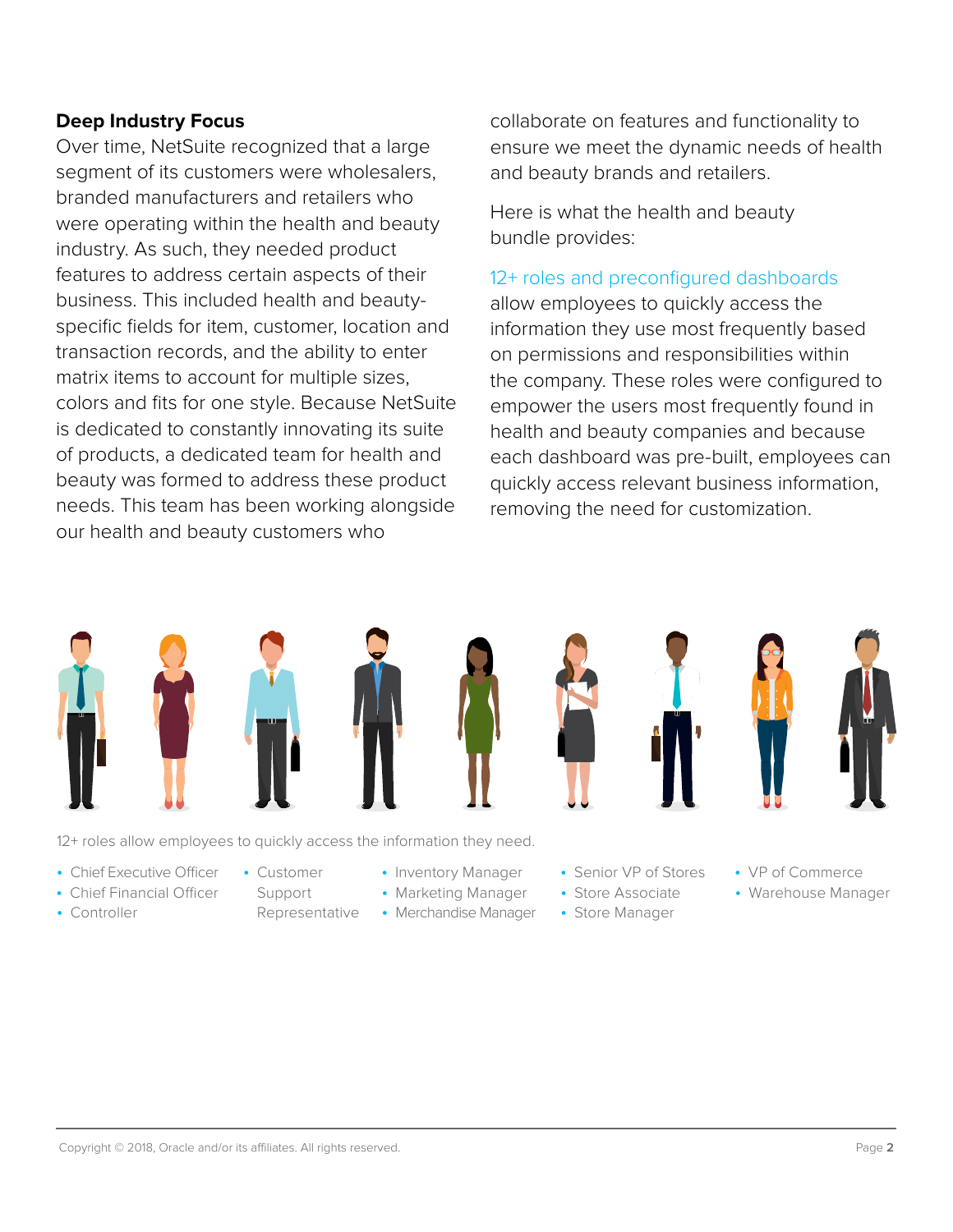

Keep a pulse on product performance from the Merchandising Dashboard.

## Predefined health and beauty reports,

KPIs and metrics enable health and beauty companies to assess product performance across customer types and channels. They also provide real-time information into store performance along with key insights into sales and margins for a holistic view of the business. With out-of-the-box reporting, brands and retailers alike will have the tools they need to make informed decisions faster.

- Convenient scorecards to measure sales, revenue, profit, return %, sales per square foot, units per transaction and more.
- Review vendor performance with scorecards showing number of POs and orders

received, number and sum of vendor returns, average days late, fill rates and more.

• Track KPIs by store, region or district with succinct dashboards.

19+ preconfigured forms for item, customer, location and transaction records allow companies to quickly identify key data for reporting purposes without having to manually create multiple forms.

50+ additional health and beauty specific form fields accurately capture necessary data, such as merchandise class, NRF codes, store size, style number and more, all of which follow industry-standard practices that can improve business processes.